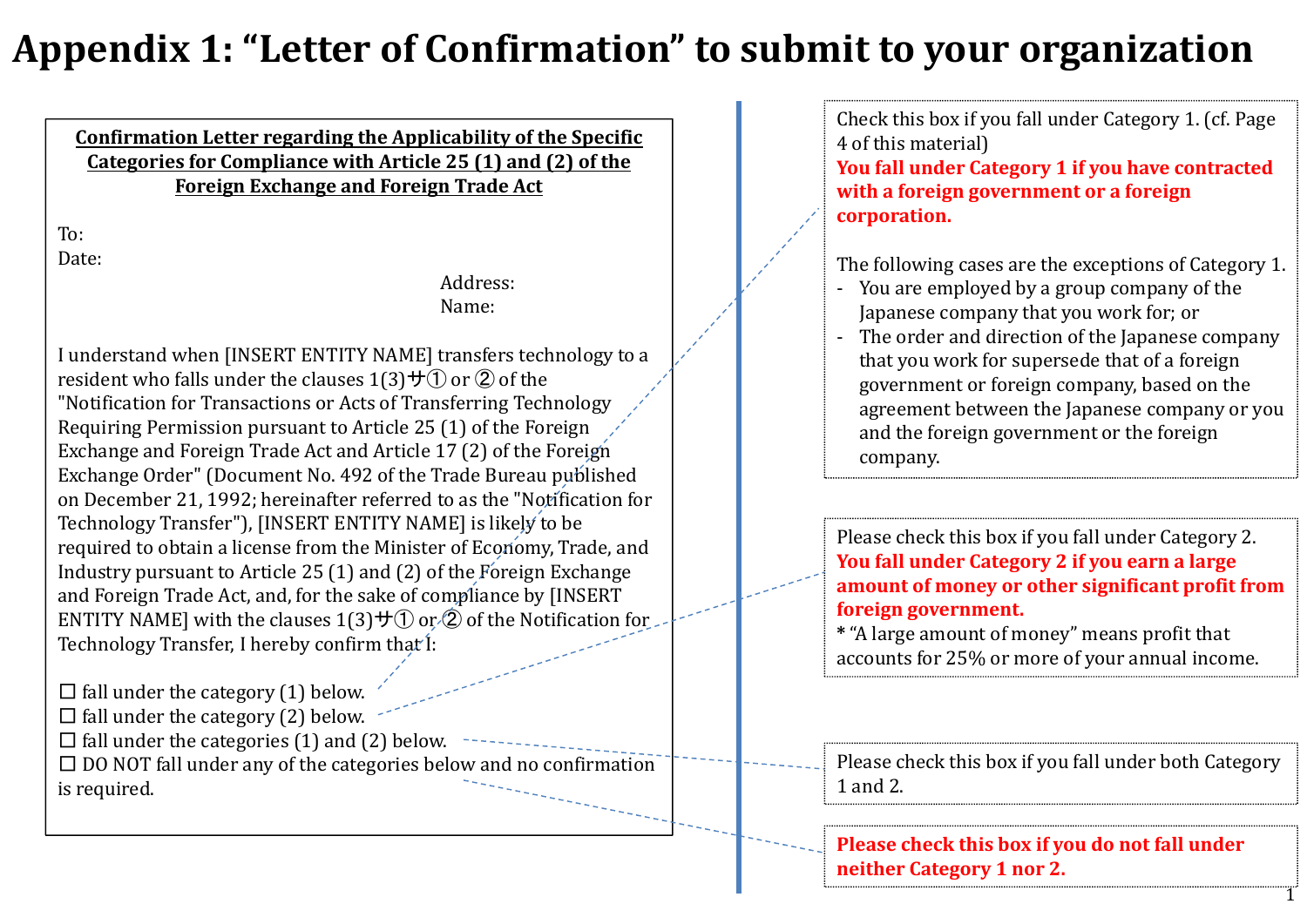## **Appendix 2: The flowchart to Check regarding Category 1**

Have you entered into an employment contract (i.e., temporal or physical obligation regardless of its name), <sup>a</sup> delegation contract as a board member with <sup>a</sup> foreign corporation (including <sup>a</sup> foreign university) or <sup>a</sup> foreign government?



**YES**

Is there any agreemen<sup>t</sup> that confirms the direction or the duty of care according to the contract with your organization in Japan (i.e., the destination of your letter of confirmation) supersedes the direction or the duty of care according to the contract with your foreign corporation or foreign government?

**NO**

Is the foreign corporation with which you have contracted <sup>a</sup> group company of your organization in Japan (i.e., the destination of your letter of confirmation)?



**You do NOT fall under Category 1.**

**YES**

**NO**

**You MIGHT fall under Category 1. Please check the original text of the "Notification for Technology Transfer."**